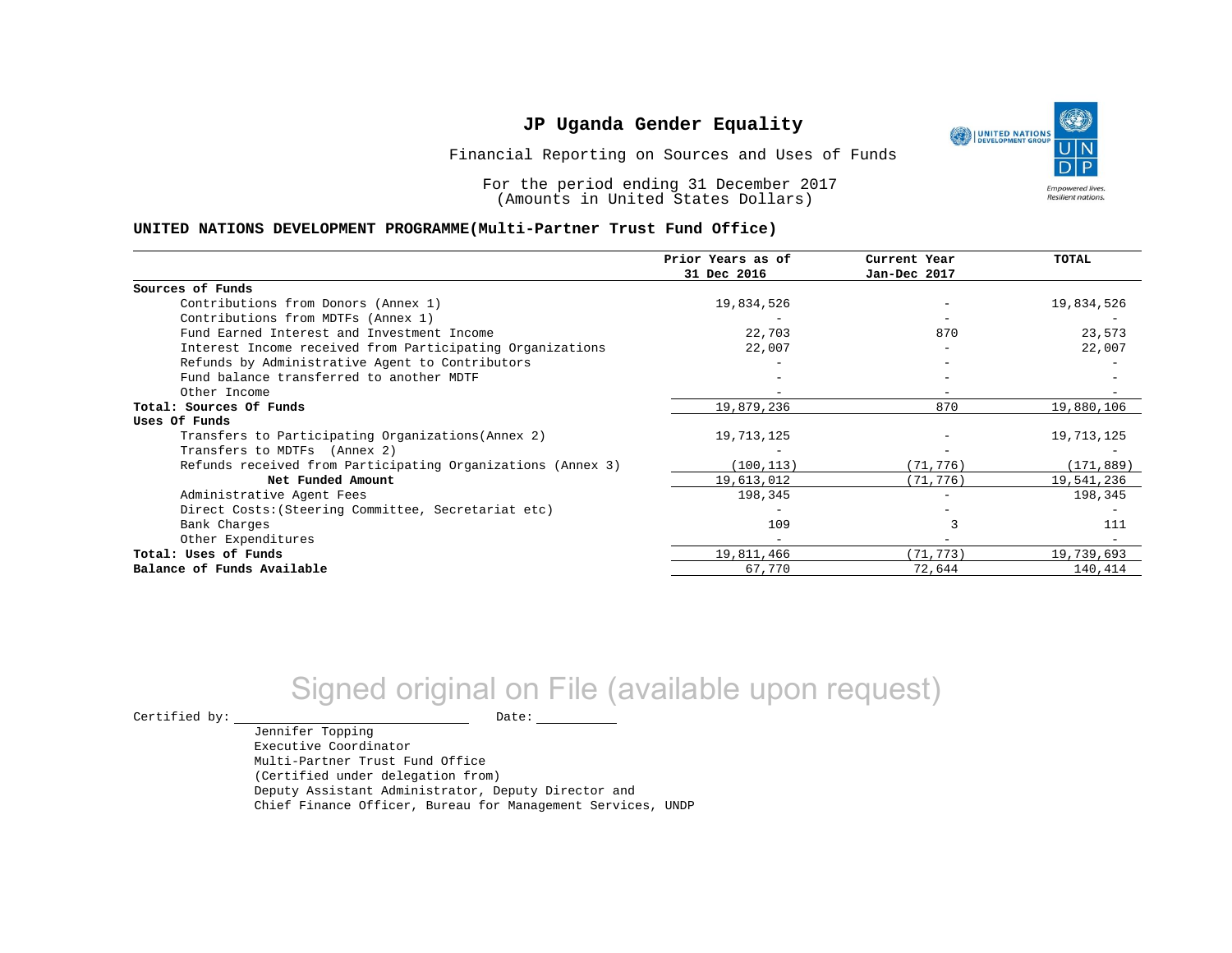

Financial Reporting on Sources and Uses of Funds

For the period ending 31 December 2017 (Amounts in United States Dollars)

### **UNITED NATIONS DEVELOPMENT PROGRAMME(Multi-Partner Trust Fund Office)**

**Annex - 1: Contributions**

|                                | Prior Years as of | Current Year             | TOTAL      |
|--------------------------------|-------------------|--------------------------|------------|
|                                | 31 Dec 2016       | Jan-Dec 2017             |            |
| From Contributors              |                   |                          |            |
| DEPARTMENT FOR INT'L DEVELOPME | 19,834,526        | $\overline{\phantom{0}}$ | 19,834,526 |
| Total: Contributions           | 19,834,526        | $-$                      | 19,834,526 |

## Signed original on File (available upon request)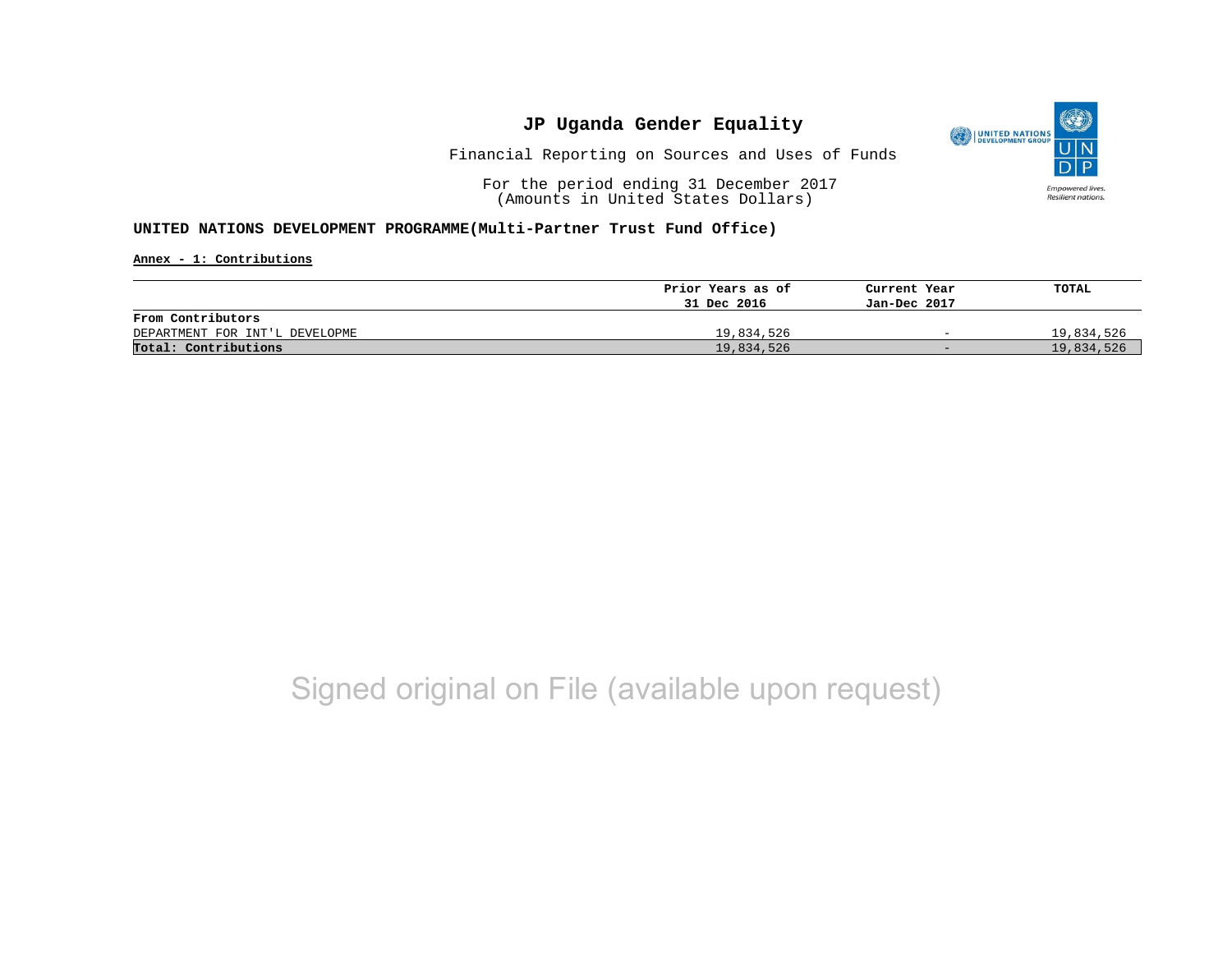

Financial Reporting on Sources and Uses of Funds

For the period ending 31 December 2017 (Amounts in United States Dollars)

### **UNITED NATIONS DEVELOPMENT PROGRAMME(Multi-Partner Trust Fund Office)**

**Annex - 2: Transfers**

|                                | Prior Years as of | Current Year             | TOTAL      |
|--------------------------------|-------------------|--------------------------|------------|
|                                | 31 Dec 2016       | Jan-Dec 2017             |            |
| To Participating Organizations |                   |                          |            |
| FAO                            | 240,750           | $\qquad \qquad -$        | 240,750    |
| ILO                            | 280,340           | $\qquad \qquad -$        | 280,340    |
| OHCHR                          | 574,594           | $\qquad \qquad -$        | 574,594    |
| UNCDF                          | 609,900           | $\overline{\phantom{a}}$ | 609,900    |
| UNDP                           | 643,101           | $\overline{\phantom{a}}$ | 643,101    |
| UNFPA                          | 4,197,052         | $\overline{\phantom{a}}$ | 4,197,052  |
| UNHABITAT                      | 74,900            | $\qquad \qquad -$        | 74,900     |
| UNHCR                          | 8,230             | $\qquad \qquad -$        | 8,230      |
| UNICEF                         | 2,248,284         | $\overline{\phantom{a}}$ | 2,248,284  |
| UNWOMEN                        | 8,654,244         | $\overline{\phantom{a}}$ | 8,654,244  |
| WHO                            | 2,181,730         | $\qquad \qquad -$        | 2,181,730  |
| Total Transfers                | 19,713,125        |                          | 19,713,125 |

Signed original on File (available upon request)